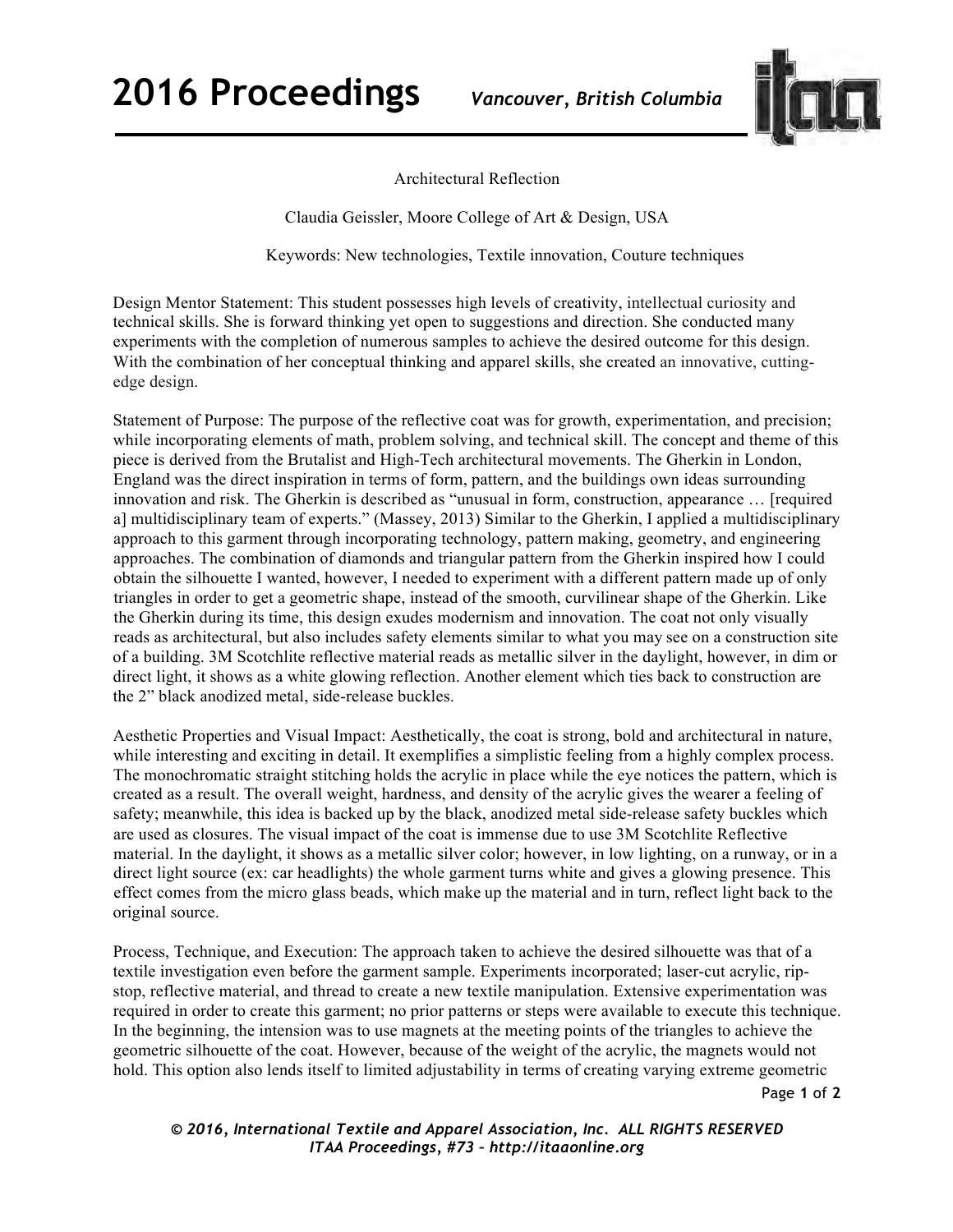form. The solution to this problem was to use manual pulls attached to the inside of the coat that can transform the bottom silhouette of the coat based on the tension of the pulls.

Patterns were drafted and a muslin was created to ensure a correct fit. The digital triangle patterns were developed in different sizes to determine which scale was appropriate for the coat. A pattern of the stitching lines and placement of the decided triangle size were generated in Adobe Illustrator. Then, over 250 triangles were laser-cut out of acrylic. The multiple layers of materials were cut out from the final pattern. The stitching placement lines that contain the acrylic triangles were printed and transferred to the 'rip-stop' material. The multiple layers were basted together and the final stitch lines were completed, one stitching line at a time while being careful not to close the entry for the triangles between the layers. The triangles were slid in between the two layers and stitched into place for each pattern piece. The coat was assembled to include: creating a support at the interior of the neckline to brace the weight of the hood, lining the hood with Black Wonder Mesh, attaching the 2" anodized metal buckles to the center front, and attaching the adjustable cording systems to create the desired geometric silhouette.

Cohesion: From concept to completion, there are numerous elements, which form the final product; such as: aesthetic properties, process, techniques and experimentation. All of which are essential to creating a successful design. All of these elements as a whole inform the finished reflective coat. Through multidisciplinary approaches, like the approach taken for the Gherkin (Massey, 2013), elements from different areas of design are used in tandem with the use of technology to allow this design to reflect back its original inspiration and concept, just as the reflective material reflects back to its original light source.

Originality and Innovation: The finished product lends itself to originality and innovation due to its separation from something already available in the marketplace. The garment required extensive experimentation and problem solving, something which is not applicable to a ready-to-wear garment in the fashion forum. Through my work I strive for innovation; therefore, incorporating technology such laser cutting was essential. By creating a process and incorporating new technologies, this garment sets itself apart from something in which already exists.

References

http://www.archdaily.com/445413/the-gherkin-how-london-s-famous-tower-leveraged-risk-and-becamean-icon